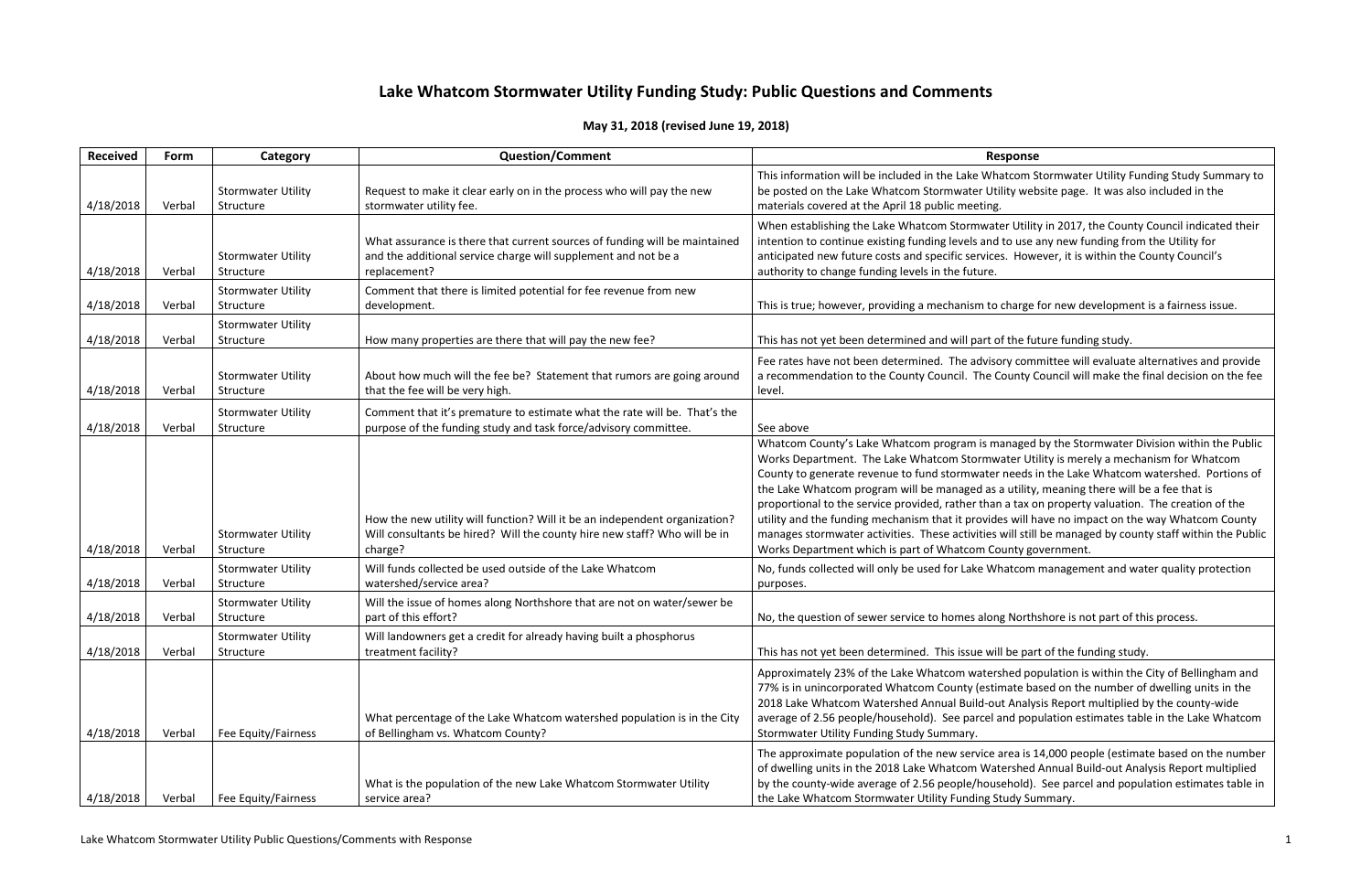Not all parcels will be eligible to be charged the new forestry cannot be charged according to state law (*updated with correct parcel number of 7,988 on 6/19/18*).

a with some form of tax exempt status; however, ed service fees. This will be determined through the

ntly pay three fees that provide funding for Lake mwater utility fee, Lake Whatcom watershed Whatcom County residents currently pay the Flood for Lake Whatcom programs. For a home valued at City of Bellingham and \$66.37 in unincorporated m Stormwater Utility Funding Study Summary.

y homeowner pays more than five times more than a

maintenance and operation of the City's stormwater istruction of new facilities; flood control, improved ance with state and federal water resource Bellingham Public Works Stormwater Section (360)

that the available in June.

nding stormwater related projects over the past few erienced delayed budget approvals that have of Ecology award process. The existence of a utility is puld not directly impact the awarding of grant funds project. Having a local funding source may help provide required in

hatcomcounty us/2830/Lake-Whatcom-

ates on the funding study through our Nextdoor ents to visit our website page where a

is eligible to serve on the advisory committee mmittee members on May 8, 2018).

Walley representative (Whatcom County Council  $8, 2018$ ).

was modeled on other Whatcom County advisory

| 4/18/2018 | Verbal | Fee Equity/Fairness    | How many parcels are in the service area?                                                                                                                                                     | There are 7,988 parcels in the new service area. N<br>fee. For example, the 133 parcels in commercial f<br>(updated with correct parcel number of 7,988 on 6                                                                                                                                                                  |
|-----------|--------|------------------------|-----------------------------------------------------------------------------------------------------------------------------------------------------------------------------------------------|-------------------------------------------------------------------------------------------------------------------------------------------------------------------------------------------------------------------------------------------------------------------------------------------------------------------------------|
| 4/18/2018 | Verbal | Fee Equity/Fairness    | What percentage of the service area parcels are in tax exempt status?                                                                                                                         | There are 515 parcels within the new service area<br>parcels with tax exempt status can still be charged<br>funding study process.                                                                                                                                                                                            |
| 4/18/2018 | Verbal | Fee Equity/Fairness    | What do city water users pay for Lake Whatcom watershed protection?<br>How does this compare to County residents? (multiple<br>questions/statements about what city and county residents pay) | Residents within the Bellingham City Limits curren<br>Whatcom stormwater-related expenses: the storn<br>charge, and the Flood Control Zone District tax. W<br>Control Zone District tax, which provides funding f<br>\$400,000 the annual cost/year is \$359.35 in the Ci<br>Whatcom County. See table in the Lake Whatcom    |
| 4/18/2018 | Verbal | Fee Equity/Fairness    | Comment that city residents are not paying their fair share and/or not very<br>much for watershed protection.                                                                                 | See above. For a house valued at \$400,000, a city<br>homeowner in unincorporated Whatcom County.                                                                                                                                                                                                                             |
| 4/18/2018 | Verbal | Fee Equity/Fairness    | Comment that city stormwater utility revenue is not being spent on<br>stormwater-related expenditures.                                                                                        | The City of Bellingham stormwater fees pay for: m<br>system; replacement of existing facilities and cons<br>water quality, and enhanced fish habitat; compliar<br>regulations. Direct additional questions to City of<br>778-7800.                                                                                            |
| 4/18/2018 | Verbal | <b>Current Funding</b> | What types of expenditures go into the administrative category? Concern<br>that the percentage is too high.                                                                                   | Additional explanation of administrative costs will                                                                                                                                                                                                                                                                           |
| 4/18/2018 | Verbal | <b>Current Funding</b> | Will the new revenue generated by the stormwater utility affect the ability<br>to receive grant funds?                                                                                        | Grants have been increasingly less reliable for fun<br>years. The Washington State Legislature has expe<br>resulted in years-long delays in the Department of<br>not part of the criteria for rating projects and shou<br>for a Lake Whatcom water quality improvement p<br>provide required match for potential future grant |
| 4/18/2018 | Verbal | <b>Public Process</b>  | Request to put the April 18 public meeting presentation available online.                                                                                                                     | All meeting materials will be available at http://wl<br>Stormwater-Utility.                                                                                                                                                                                                                                                   |
| 4/18/2018 | Verbal | <b>Public Process</b>  | Request to use Nextdoor to share information about comments/questions<br>and responses.                                                                                                       | Whatcom County staff will periodically post updat<br>account. These posts will direct interested resider<br>question/response document will be available.                                                                                                                                                                     |
| 4/18/2018 | Verbal | <b>Public Process</b>  | What kind of qualifications are required to be considered for the citizen<br>advisory committee?                                                                                              | Any registered voter who lives in the service area<br>(Whatcom County Council appointed advisory con                                                                                                                                                                                                                          |
| 4/18/2018 | Verbal | <b>Public Process</b>  | Who will decide who the Sudden Valley Community Association<br>representative on the citizen advisory committee will be?                                                                      | Whatcom County Council will appoint the Sudden<br>appointed advisory committee members on May &                                                                                                                                                                                                                               |
| 4/18/2018 | Verbal | <b>Public Process</b>  | Comment that an advisory committee of five is not enough. There should<br>be more members to be representative.                                                                               | The size and structure of the advisory committee \<br>committees and was set by the County Council.                                                                                                                                                                                                                           |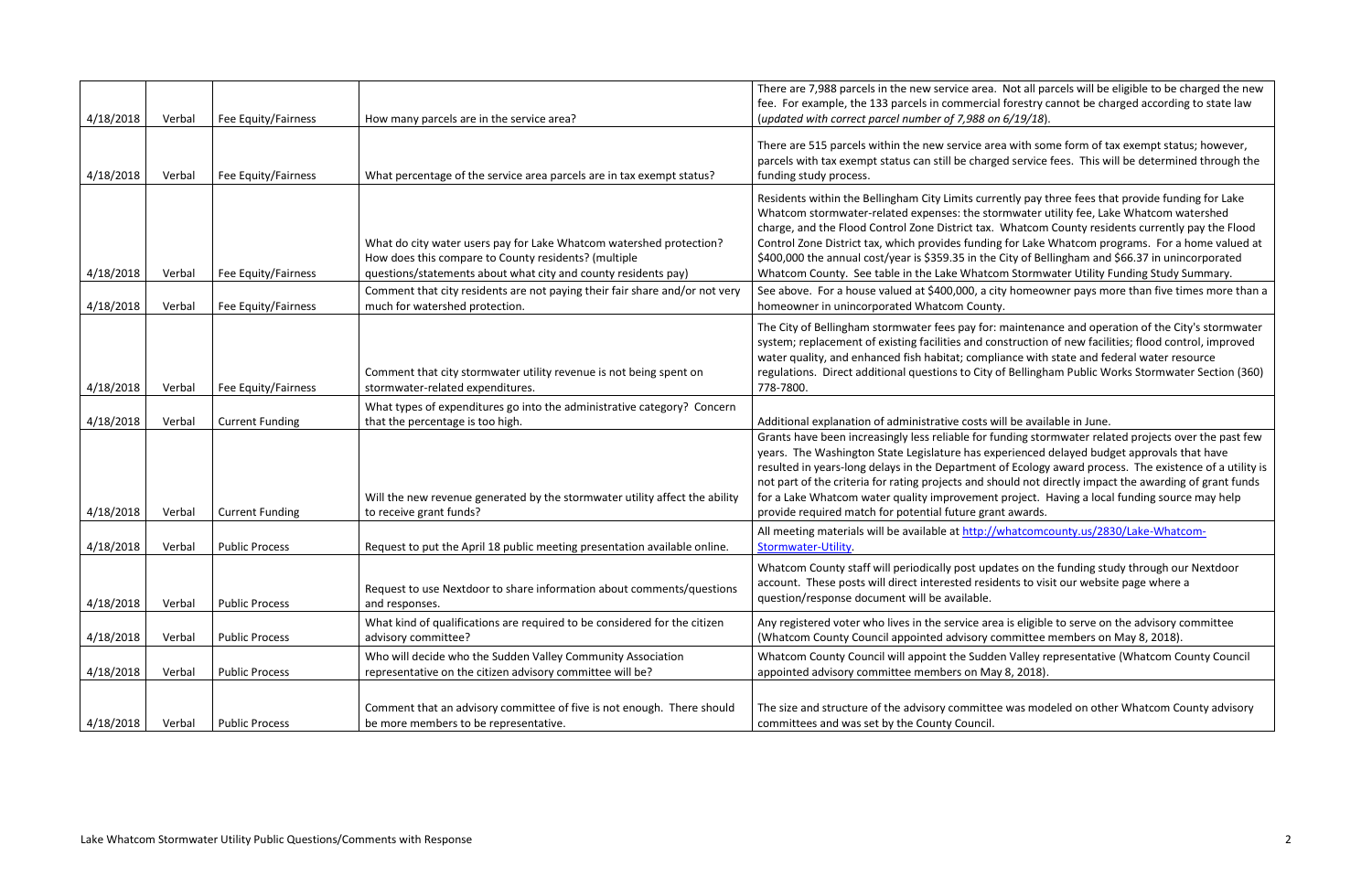ees to help guide these types of public processes, takeholder input on this funding study. All advisory vants to attend and provide comments. written comments on specific issues as the Another public meeting will be held after the commendations, and a public hearing will be held

ology) conducted a Lake Whatcom water quality  $\alpha$  found that excess phosphorus in the lake is the these findings, Ecology is requiring Whatcom County levels in the lake to meet dissolved oxygen water vater permits. For more information, read the Water

## rypages/0803024.html

It of water that was used by Georgia Pacific, the City olved oxygen levels. It can be several years from the wering dissolved oxygen levels, and is quite difficult historic phosphorus loads. The city has not diverted four years. Studies show that the amount of water ate a "flushing" of the lake and do not have a s that contributes to low dissolved oxygen levels.

orus in Lake Whatcom through a stormwater utility idy. The City of Bellingham has recognized the need ion's contribution to phosphorus loading in Lake ine the amount and seasonality of the phosphorus sion pipeline, Mirror Lake and in Anderson Creek. s of low phosphorus load in the river and to then the least impact on Lake Whatcom. The city has ntify opportunities for habitat and water quality will decrease erosion of the stream channel and is is in addition to property acquisition and n corridor.

Insidered in the Washington State Department of er quality study and model. The ban of two-stroke ty of Bellingham) and 2009 (Whatcom County) limit is it contains, from entering the lake. Sediment at activity. Wakes from motor boats could cause horus inputs into the lake; however, no data are

ence behind phosphorus regulation in Lake Shorelines/Water-quality/Water-

s/Directory-of-improvement-projects/Lake-

learn more about Lake Whatcom management hatcom Policy Group meetings. Information on rg/gov/council/lwpg.

| 4/18/2018              | Verbal           | <b>Public Process</b>                     | Suggestion to have smaller neighborhood scale meetings to gather input.                                                                                                                                                         | Whatcom County typically uses advisory committ<br>and County Council chose this method to gather s<br>committee meetings are open to everyone who w<br>Furthermore, members of the public can provide<br>committee is developing their recommendations.<br>advisory committee develops their preliminary re<br>before the council makes any decisions.                                                                                                                                                                                     |
|------------------------|------------------|-------------------------------------------|---------------------------------------------------------------------------------------------------------------------------------------------------------------------------------------------------------------------------------|--------------------------------------------------------------------------------------------------------------------------------------------------------------------------------------------------------------------------------------------------------------------------------------------------------------------------------------------------------------------------------------------------------------------------------------------------------------------------------------------------------------------------------------------|
| 4/18/2018              | Verbal           | <b>TMDL/Phosphorus</b>                    | Why are other ways to increase dissolved oxygen beside phosphorus<br>reduction not being considered?                                                                                                                            | The Washington State Department of Ecology (Ec<br>study from 2002 to 2008. Findings from this study<br>main cause of declining oxygen levels. Based on t<br>and the City of Bellingham to reduce phosphorus<br>quality standards through their municipal stormw<br>Quality Study Findings document at<br>https://fortress.wa.gov/ecy/publications/summar                                                                                                                                                                                   |
| 4/18/2018              | Verbal           | <b>TMDL/Phosphorus</b>                    | Comment that more flow is needed in the lake to increase dissolved oxygen<br>levels.                                                                                                                                            | There is no direct correlation between the amour<br>of Bellingham's Nooksack Diversion, and low disso<br>introduction of phosphorus into the lake to see lo<br>to determine when the lake exhibits effects from<br>water from the Middle Fork Nooksack for almost<br>diverted at that time of Georgia Pacific do not cre<br>significant effect of ridding the lake of phosphoru                                                                                                                                                            |
|                        |                  |                                           | Comment that sediment inputs from the Middle Fork Nooksack River<br>diversion and Mirror Lake should be considered as a source of phosphorus.                                                                                   | Limitations to address historic sources of phospho<br>fee will be addressed in the upcoming funding stu<br>to address the Middle Fork Nooksack River divers<br>Whatcom. The city completed a study to determi<br>load in the Middle Fork Nooksack River, the diver<br>The study's data were used to identify the period.<br>provide guidance for operating the diversion with<br>also contracted a study of Anderson Creek to ider<br>improvements such as channel stabilization that v<br>lessen sediment deposition in Lake Whatcom. Thi |
| 4/18/2018<br>4/18/2018 | Verbal<br>Verbal | TMDL/Phosphorus<br><b>TMDL/Phosphorus</b> | Comment that boats contribute to phosphorus loading in the lake.                                                                                                                                                                | restoration planting of the Anderson Creek strear<br>Phosphorus inputs from motor boats were not co<br>Ecology's Total Maximum Daily Load (TMDL) wate<br>carbureted engines on Lake Whatcom in 2006 (Cit<br>the amount of unburned fuel, and any phosphoru<br>already in the lake doesn't change with motor boa<br>shoreline erosion, increasing sediment and phosp<br>available to quantify this source.                                                                                                                                  |
| 4/18/2018              | Verbal           | TMDL/Phosphorus                           | Comment that Lake Whatcom water quality monitoring and the Total<br>Maximum Daily Load (TMDL) study and implementation plan process have<br>been going on for decades. There are other ways to get involved on this<br>subject. | Citizens interested in learning more about the scie<br>Whatcom can visit https://ecology.wa.gov/Water<br>improvement/Total-Maximum-Daily-Load-proces<br>Whatcom-Watershed-multi-parameter-TMDL. To<br>policy, interested citizens may attend the Lake WI<br>these meetings is available at https://www.cob.or                                                                                                                                                                                                                              |